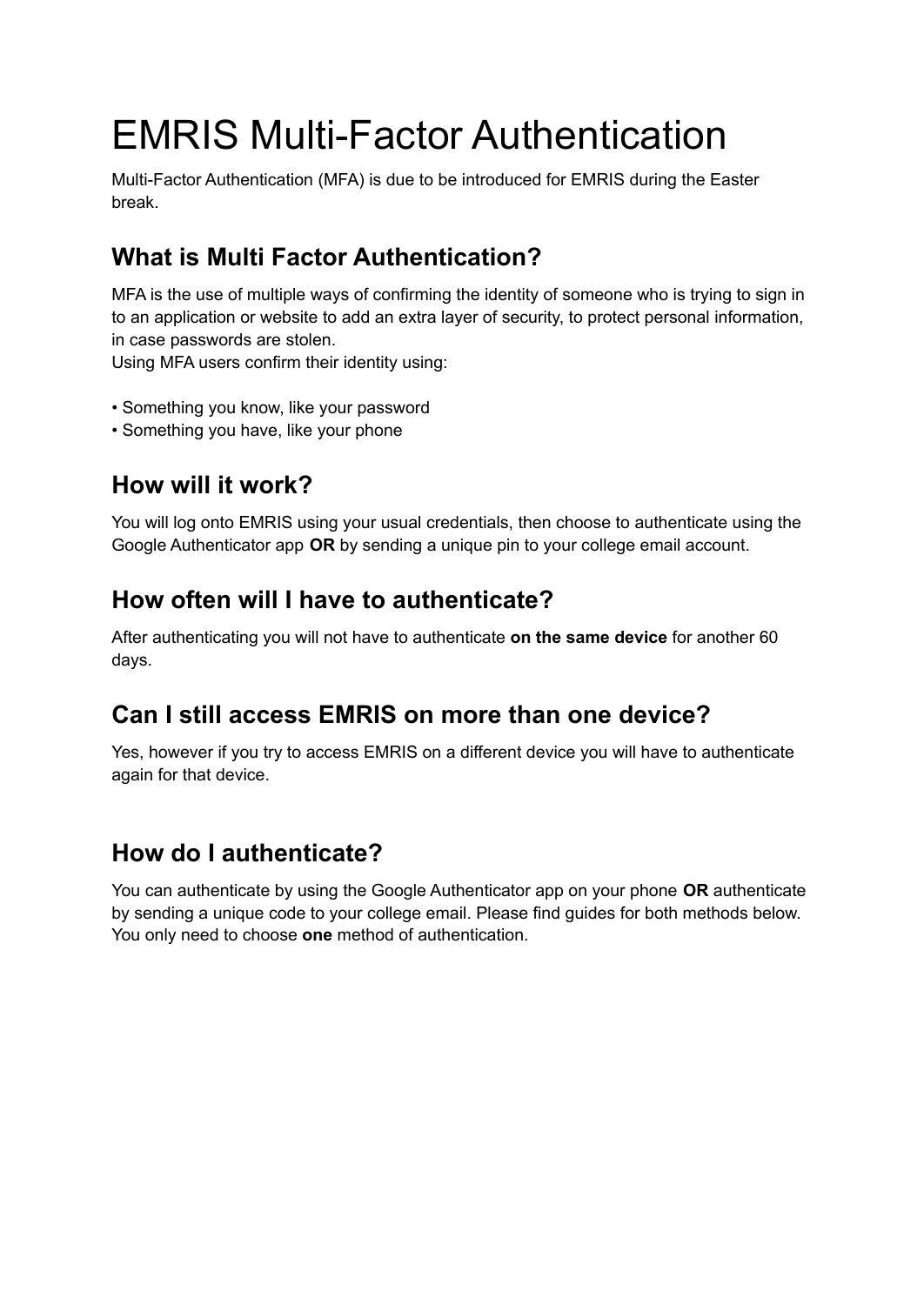# **Step by step guide - Authenticate using Google Authenticator**

- 1. On your phone go to the app store and **download the Google Authenticator app**.
- 2. Log onto EMRIS using your usual login details.
- 3. You will then be asked to choose a method of authentication. Choose **Google Authenticator.**



4. Open the Google Authenticator app on your phone and **click the + icon**.



- 5. **Choose 'scan a QR code'** and scan the code. This will create the 'secret key' on your phone.
- 6. Enter the 'secret key' into the field on your computer and **click validate**. If you entered the key correctly you will now be logged into EMRIS and will not have to authenticate again **on the same device** for 60 days. If you enter the pin incorrectly you will see an error message.

|                                                                                                                                                                                                                                                                                                                    | <b>EMRIS Authentication</b> |
|--------------------------------------------------------------------------------------------------------------------------------------------------------------------------------------------------------------------------------------------------------------------------------------------------------------------|-----------------------------|
| <b>Instructions</b><br>1. Download and install the Google Authenticator app on your phone<br>2. Open the Google Authenticator app and click the + icon.<br>3. Choose 'scan a gr code' and scan the code.<br>4. Enter the pin with no spaces into the field below and click validate.<br>Enter Authentication Code: |                             |
| 6 Digit Code<br>Validate<br>For any queries please contact MIS                                                                                                                                                                                                                                                     |                             |